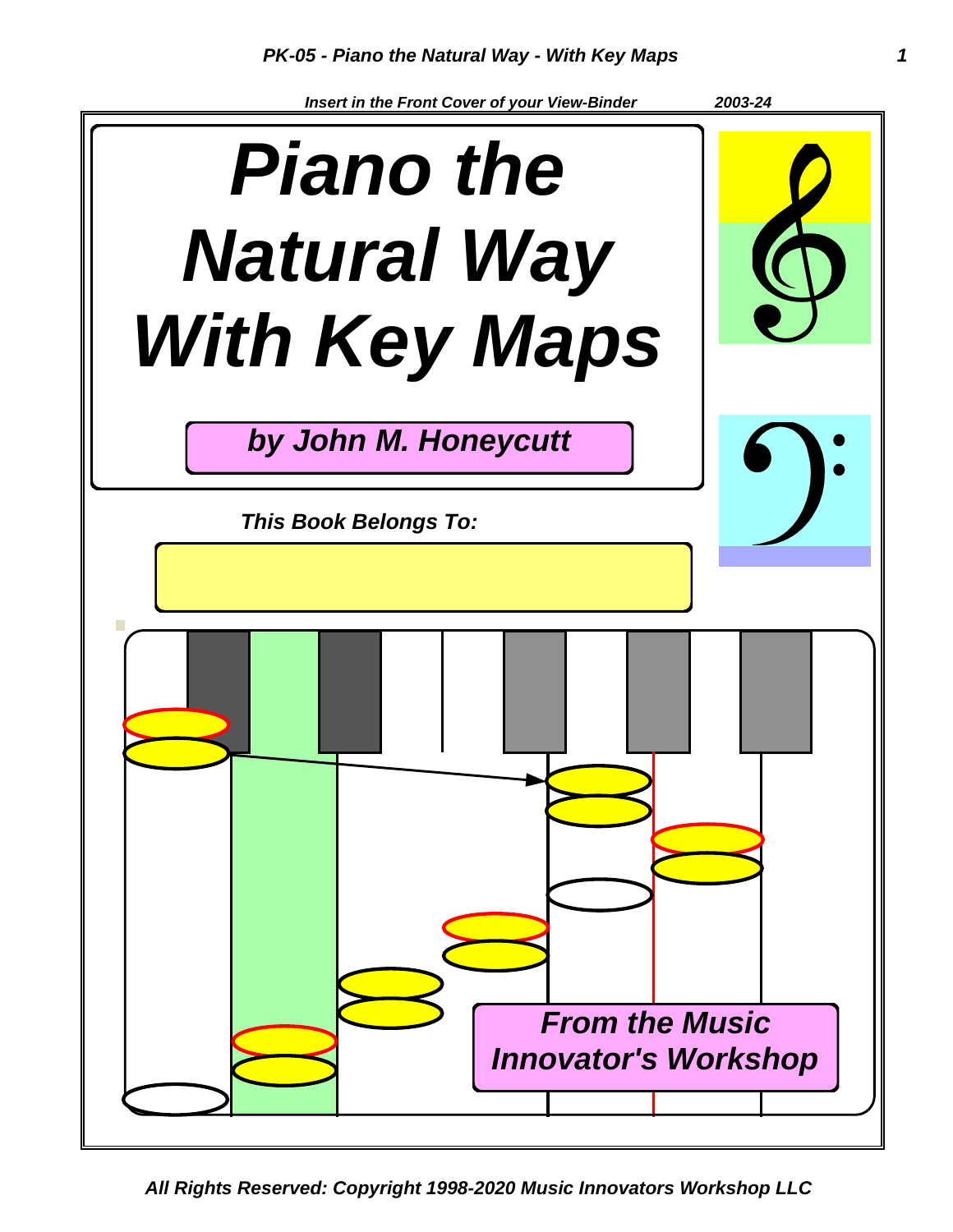## *Organizing Your Binder*

*materials and sheet music. 5 tab dividers, (B) the pages of this present unit, and (C) your MIW instructional punched and placed into a 3-ring* view *binder. The binder will house (A) a set of The pages of this unit are designed to be PRINTED ON BOTH sides, 3-hole*

*5, according to each new unit's contents. section: Tab 1 - Keyboard Studies. The other units go into tabbed Sections 2 thru binder. The study units for beginning piano students go into the first tabbed new units of music and instruction, you place them in an appropriate section of the Here's the general plan for keeping track of your musical units: As you acquire*

*the new binder. split pages into another binder, you will probably want to move entire sections into the second binder. Further splits can be made when space is needed. When you more units, you can split the library into 2 binders by moving pages and dividers to Needing More Space. When you have filled the binder and have no room for*

*contents pages. present Unit provides front and back cover pages, these instructions, and 5 insert the pages into the binder. You will also need a set of 5 tab dividers. This materials. You will need a 3-ring view binder and a 3-hole punch so that you can unit on both sides of the page, just as you should do for all of our Printing and Materials. These instructions assume that you have printed this*

*paragraph. described at the top of each page. If you'd like detailed instructions, see the next back covers and in the binder. You will just place each page in the location and then placing the pages of this unit in their proper locations within the front and Assembling the Binder. This involves placing the 5 tab dividers into the binder,*

*their content. binder. Insert the the sheet music and instructions into the binder according to cover page into the back cover window. This completes the assembly of the on its back side) into the front cover window of the view binder, and the back corresponding tab divider. Finally, insert the cover page (with these instructions and 5 - Place each of the remaining 3 section identifier pages following its 2 - Place the "Numbered Collections" page following the Tab 2 divider. Tabs 3, 4, divider and the "Basic Keyboard Skills page (Page 5) following that divider. - Tab Tab 1 - Place the "Music Library Contents" page (Page 3) in front of the first tab*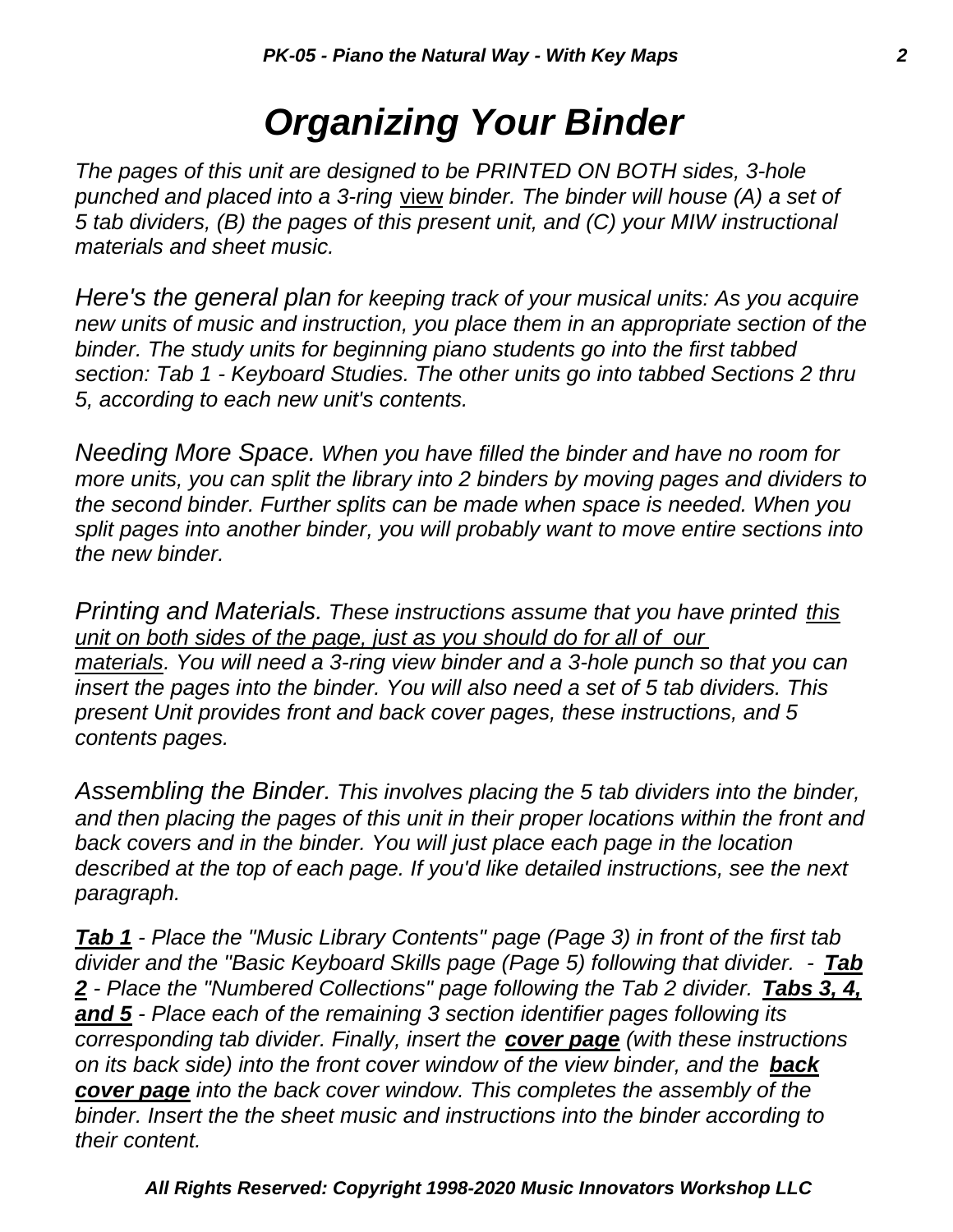*Place AHEAD OF TAB 1.* 

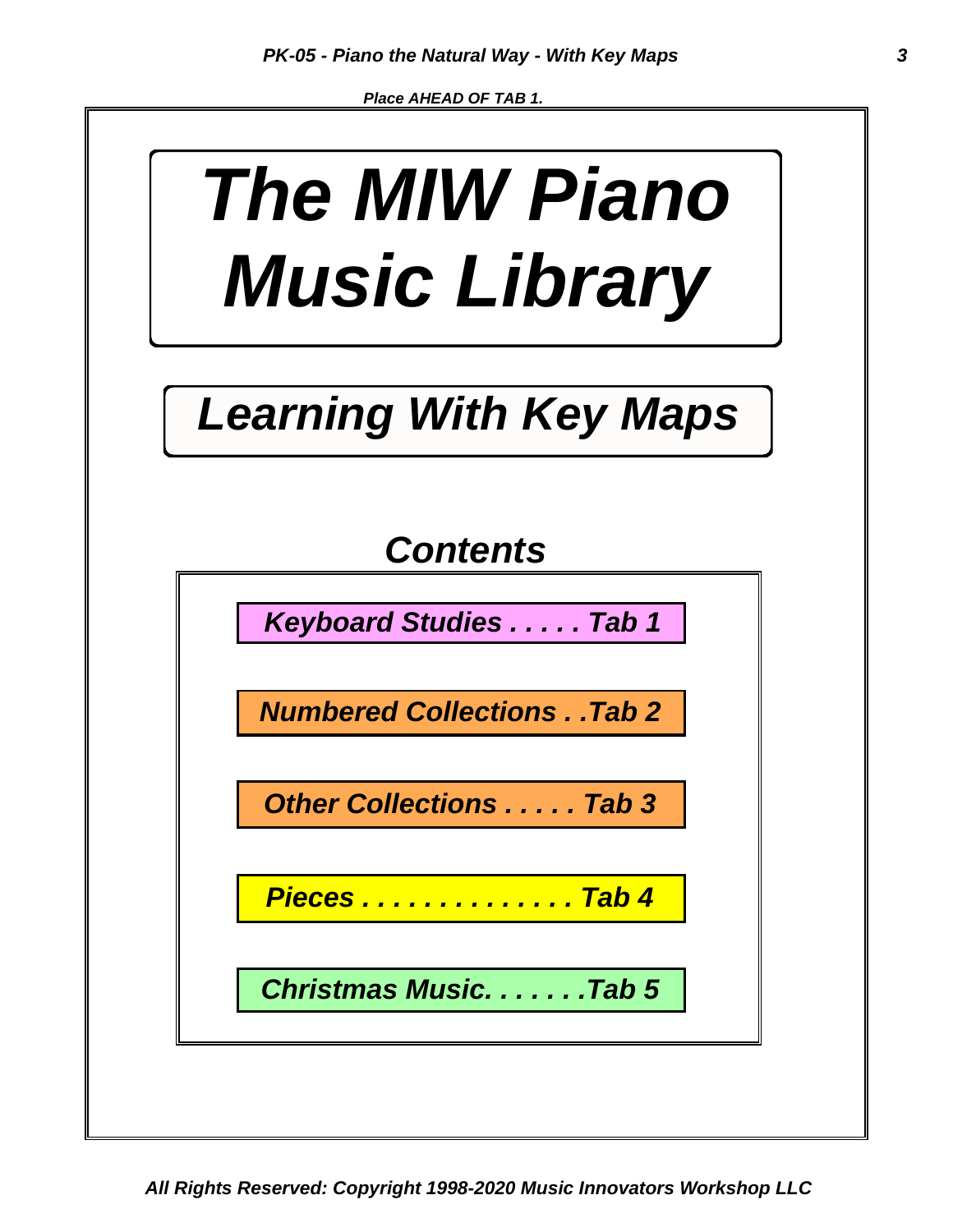*Page is Blank*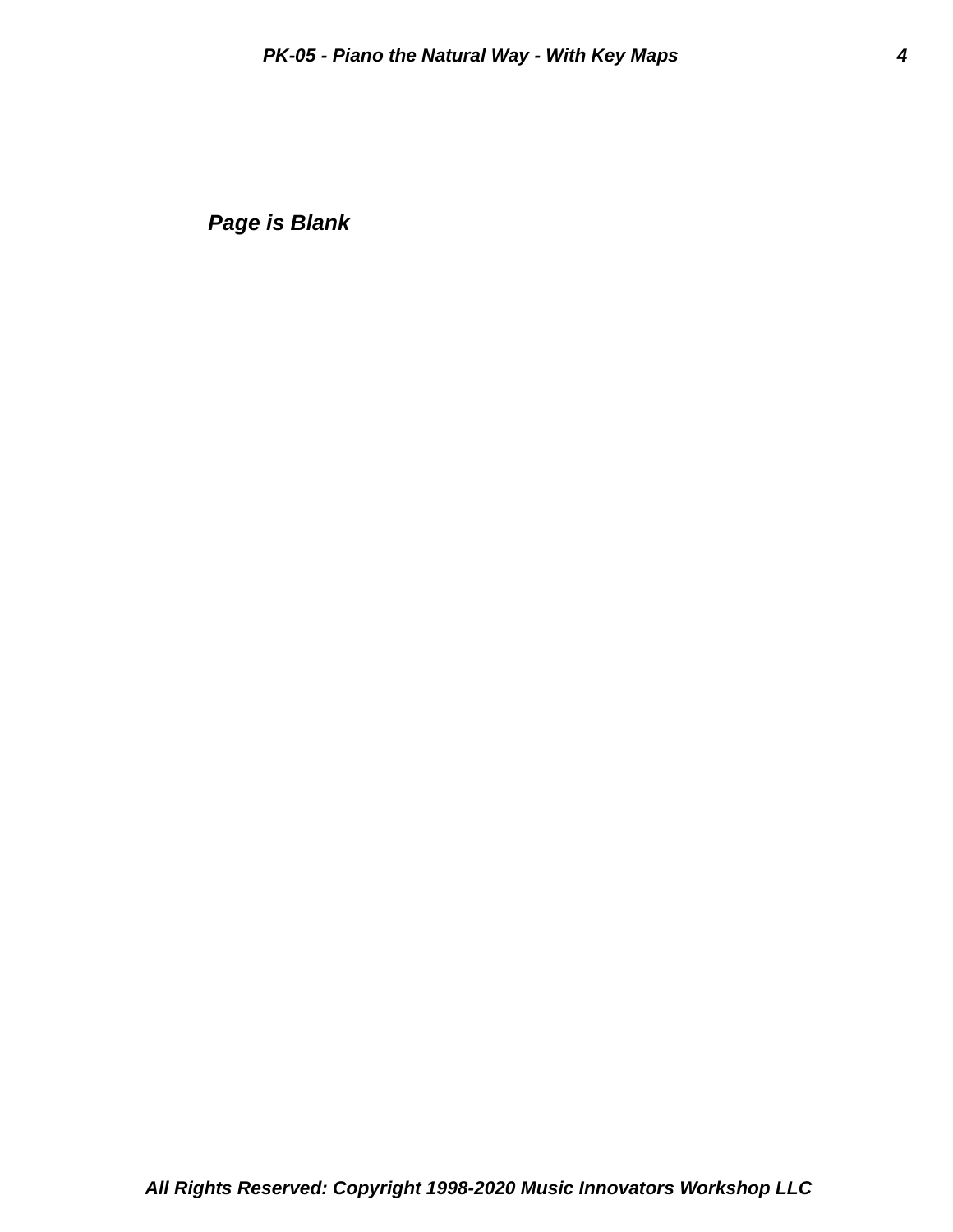*Place FOLLOWING TAB 1.* 

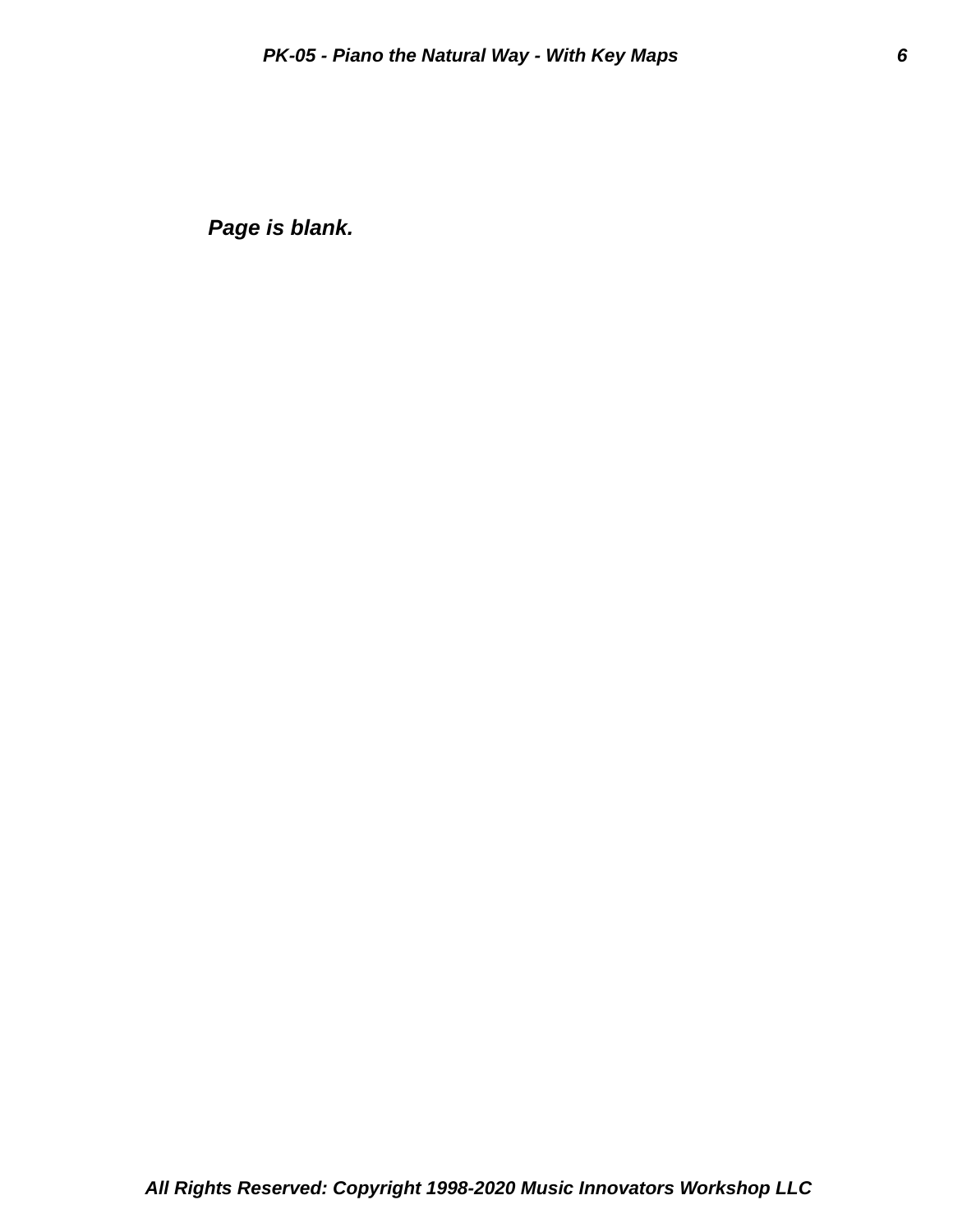*Place FOLLOWING TAB 2.* 



**this instructional series. Tab 2 is for numbered collections of pieces included in**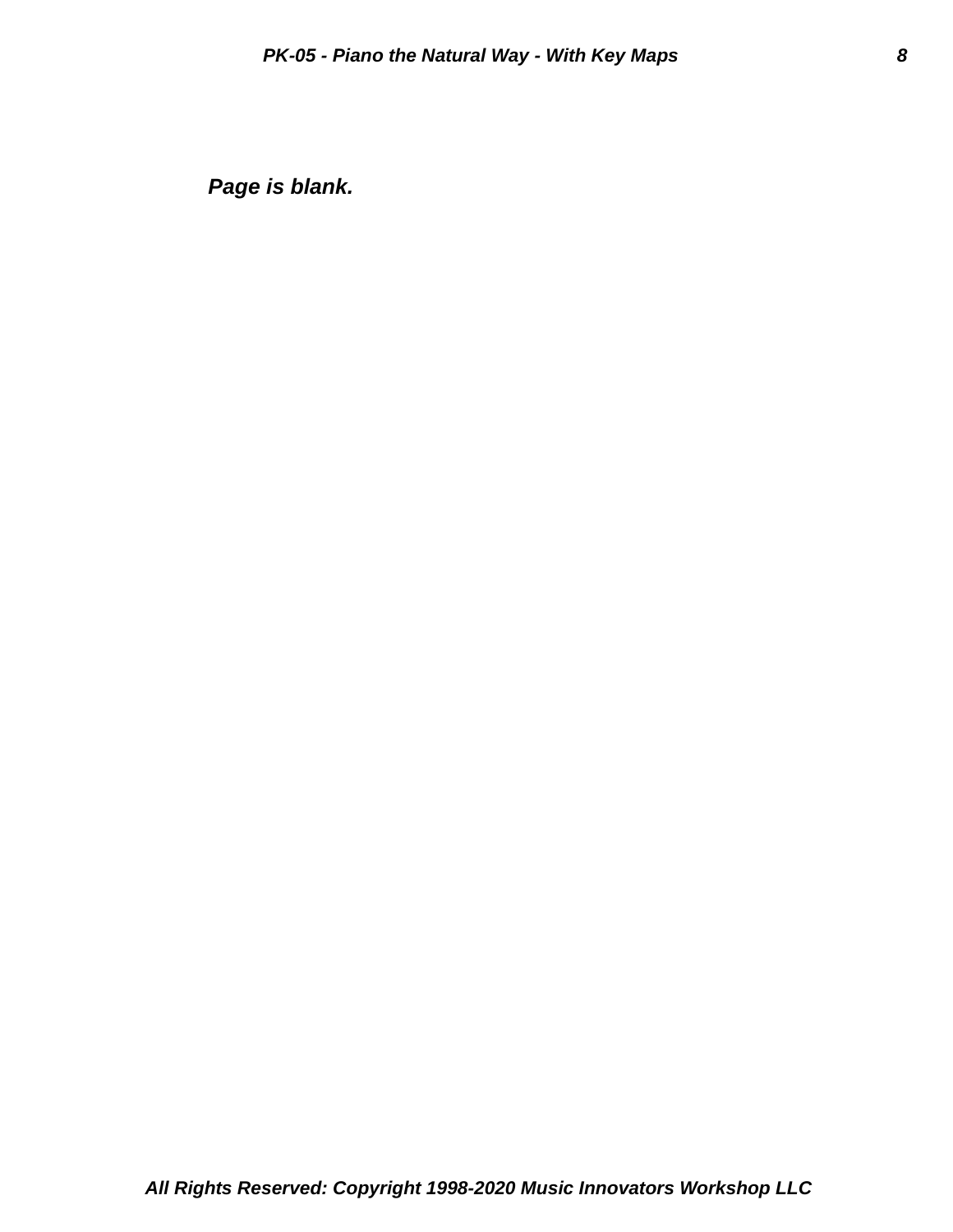*Place FOLLOWING TAB 3.* 

*Tab 3 - Other Collections*

**materials, which are placed under Tab 2.) are NOT the collections included with your instructional usually, several pieces. (The collections in this section "collection" contains more than one single piece. Tab 3 is for your collections of repertoire pieces. A**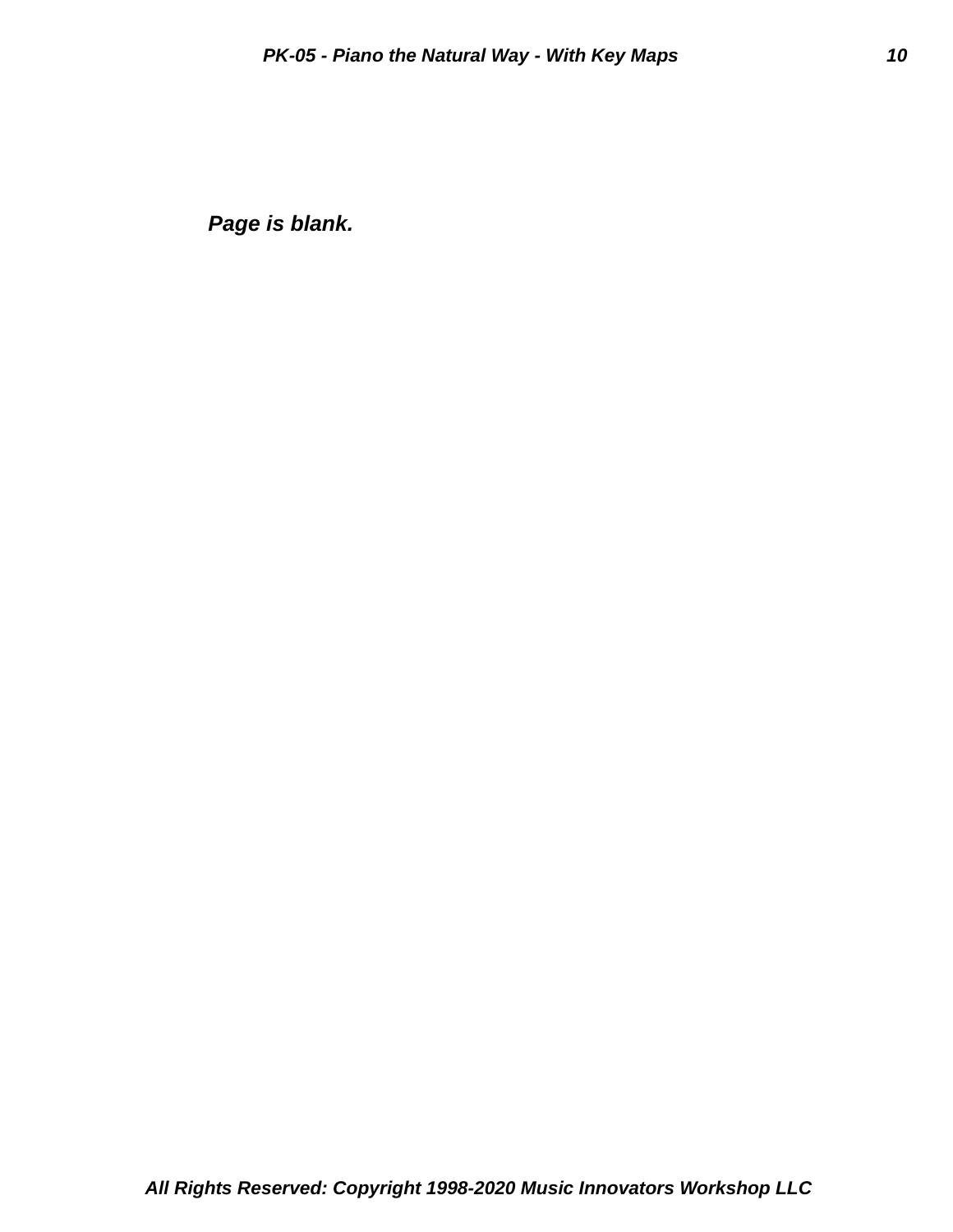*Place FOLLOWING TAB 4.* 



**Tab 4 is for the single pieces of your keyboard repertoire.**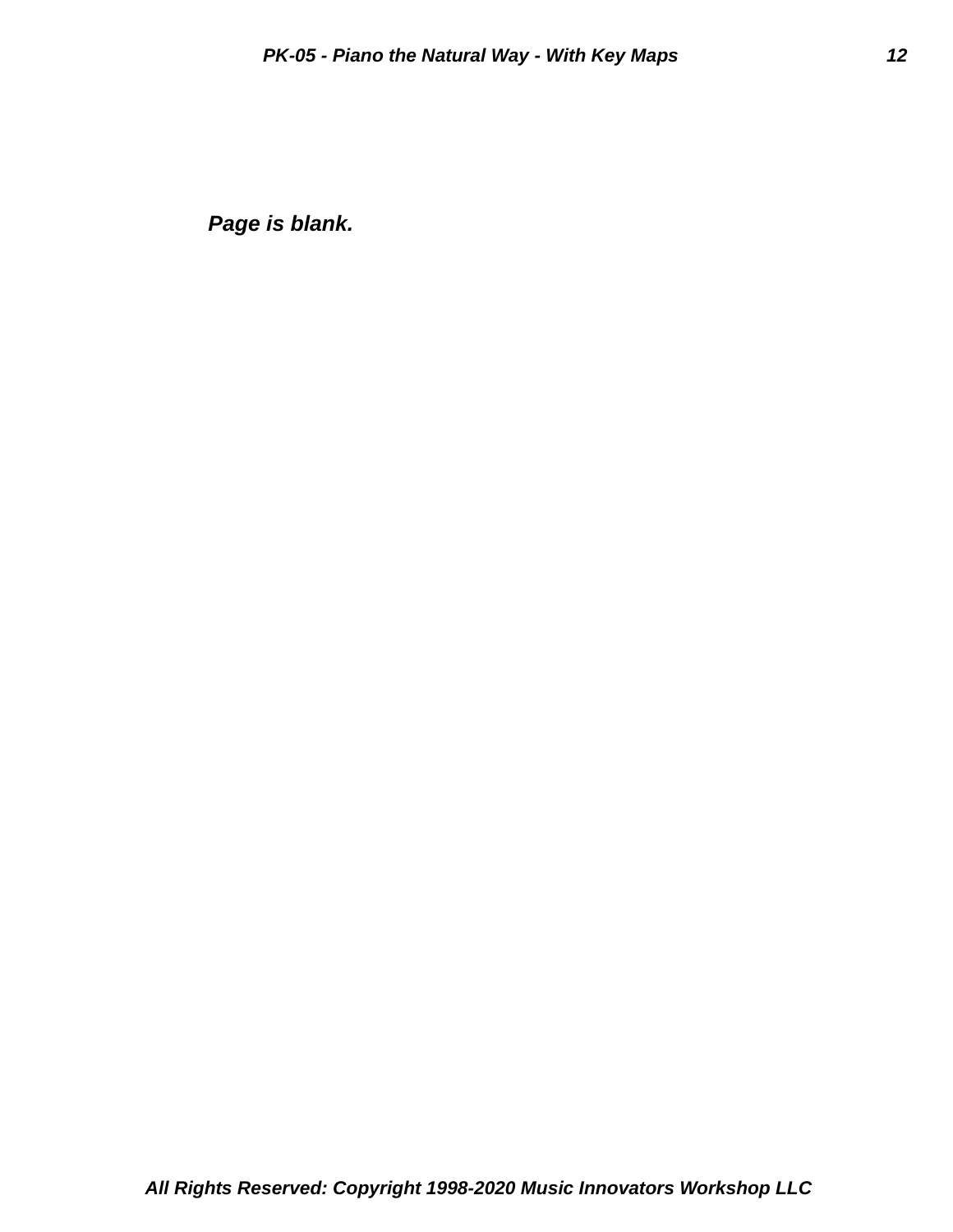*Place FOLLOWING TAB 5.* 

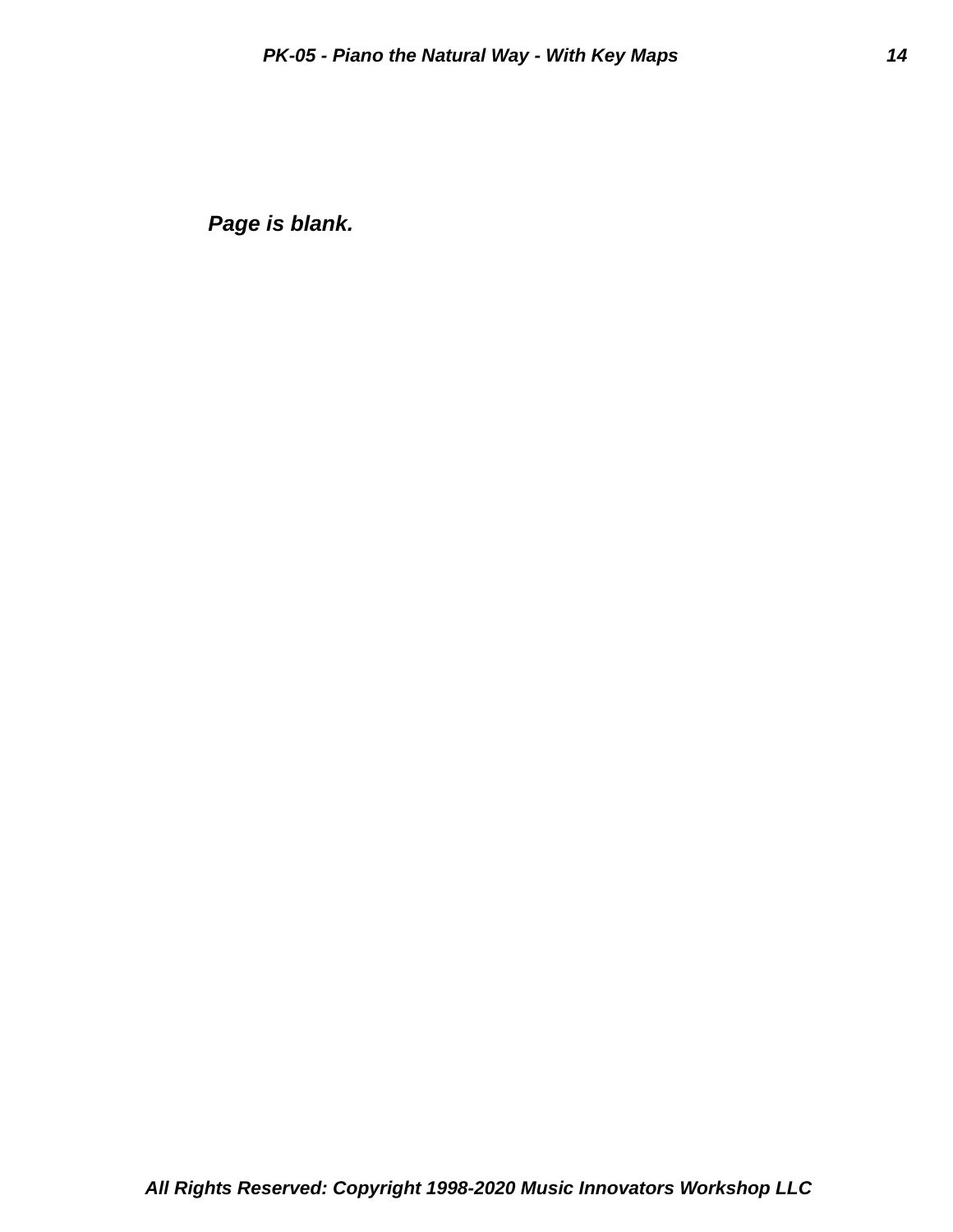*Back side of back cover*